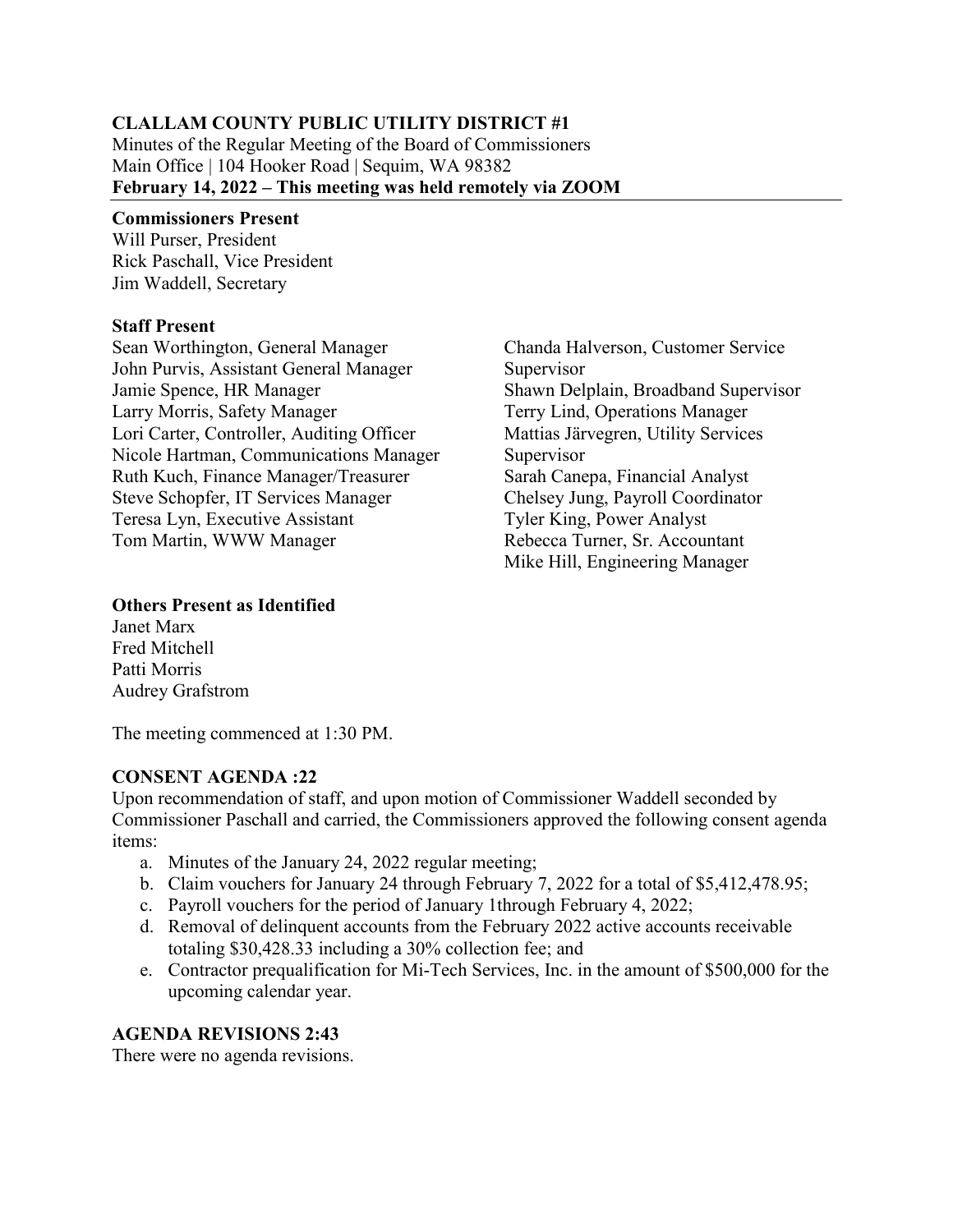# **COMMENTS FROM THE PUBLIC 2:55**

There was no public comment.

#### **BUSINESS ITEMS STARTING AT 3:27**

*a.* **3:33:** Assistant General Manager John Purvis presented a comprehensive **Power Supply** *Analysis*. Topics covered: BPA billing determinants; costs of power and transmission; an analysis of alternative supply; market trends; and probable future market impacts. He also provided an update to the District's September 2020 presentation *Future Power Supply Options and CETA* in which the latest renewable offerings of wind and solar were discussed and analyzed in terms of procurement, efficacy, cost, and impact. Additional topics were recent battery trends, their current viability, availability, and cost trends. It is likely that vehicle electrification will be substantially delayed due to battery component costs and availability. Accordingly, the economic viability of the planned Distribution Scale Battery project will be pushed out due to higher project cost and slower cost recovery. The next presentation, a *Tier 1 System Size Analysis Overview* provided an analysis of public power system variances, volatility, volume, obligations, generation and output, and market and secondary sales impact. The closing presentation focused on the Western Public Agency's Group (WPAG) recent Post 2028 Concept Paper: *Public*  **Discussion and BPA System Size and Allocation.** Discussed was the critical power inventory 2002 through 2023. The District favors fixing Critical Firm Power for the duration of the upcoming contract.

At the closing of these in-depth presentations Assistant Manager Purvis recommended that the District proceed with its' principle to seek the lowest future cost power supply option(s) and technologies while conforming to CETA carbon requirements. Additionally, he recommended that the District communicate to WPAG that our preference is Option 2: to fully reallocate Critical High Water Marks (CHWMs) to be used starting with the first rate period under the new contracts based on updated loads and resources. He also recommended communicating to WPAG that the District would entertain – depending on details – Option 4: to set the post-2028 CHWM for each customer at the higher of its CHWM under Option 1 and Option 2. A discussion of recent market volatility ensued. All three Commissioners agreed with the above stated principle and staff recommendations of Option 2 and 4. It was agreed that we look outside of BPA if alternate source's costs become cost competitive compared to those of BPA.

b. **1:25:28:** Bonneville Power Administration's (BPA)'s post-2028 contract: this topic was thoroughly discussed during the above Business Item a presentations.

The meeting convened and recessed at 2:58 PM for a five minute break. The meeting reconvened at 3:03 PM.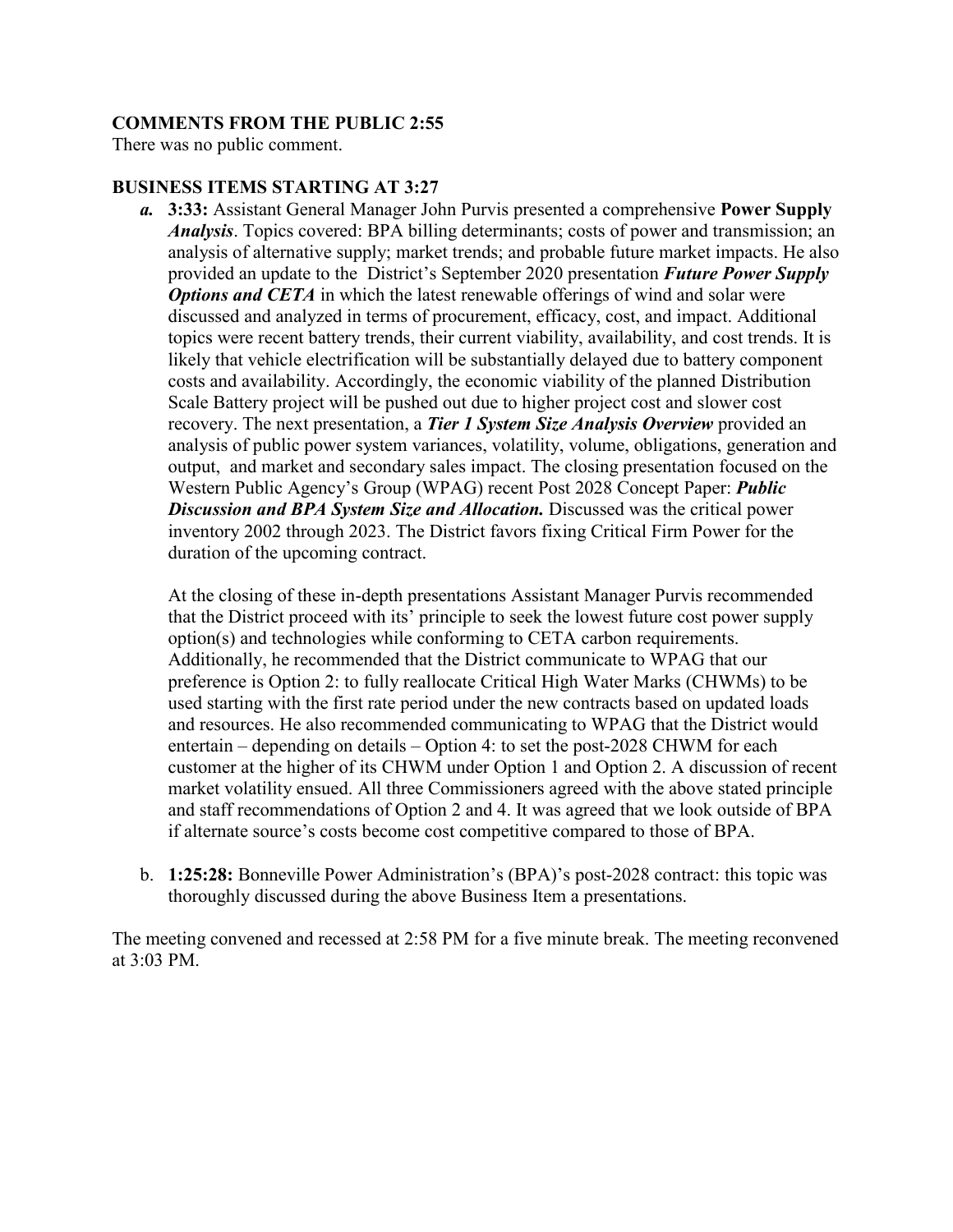# **CORRESPONDENCE/COMMUNICATIONS 1:28:00**

General Manager Sean Worthington presented on and asked for Commissioner feedback and approval on the District's draft Provider of Choice education letter, composed in response to recent public comment from Mark Ozias, County Commissioner, and in response to letters regarding the District's Provider of Choice from the City of Forks, City of Sequim, and the Port of Port Angeles. Commissioner Waddell disagreed with the response letters as written. Commissioners Purser and Paschall agreed with letter as written. Commissioner Purser moved to send the letter out as is and Commissioner Paschall seconded.

# **COMMISSIONER REPORTS 1:30:00**

Commissioner Waddell attended Public Power, Power and Conservation, EDC, and WPAG meetings and BPA's quarterly IPR meeting. Topics were financial and asset management.

Commissioner Paschall attended a WPAG meeting and a Northwest RiverPartners meeting at which their five year plan and their pro-Snake River Plan as well as related efforts to prevent disinformation about the lower Snake River dams were discussed.

Commissioner Purser attended WPAG and NoaNet meetings. He attended an Energy Northwest virtual meeting. Topics there were the high level of COVID cases, nuclear and security worker agreements, and a major cyberattack which it is believed came from Russia and which was defeated. Also discussed were EN budgets, work on an extended power upgrade to and an eight year licensing extension for the Columbia Generating System. EN purchased six additional electric charging stations and discussed an upcoming a bond issue for the \$650 million bond issue for regional cooperation debt over a 10 year period.

#### **STAFF REPORTS 1:42:46**

Customer Service Supervisor Chanda Halverson provided an update on the District's recent customer survey regarding the upcoming change in the Sekiu office hours. 2000 phone calls were placed providing information and a route to provide us with feedback. No customers communicated opposition to the change in office hours.

Broadband Supervisor Shawn Delplain provided an update on broadband grants that the County applied for and were awarded. He advised that to date our PUD has applied for (and not awarded) four state or federal grants. We are currently working towards a middle mile application via USDA Rural Reconnect Phase 3 which is due April 29<sup>th</sup> 2022. This build is for connecting the Elwha River area to Forks.

# **BOARD ACTION ITEMS FOR STAFF 1:52:00**

- a. Completed: Staff is to communicate to WPAG that our PUD favors fixing Critical Firm Power for the duration of the upcoming BPA process; and
- b. Completed: Staff is to communicate to WPAG that our PUD favors Option 2 or Option 4 as presented in today's *Future Power Supply Options and CETA* PowerPoint.

#### **COMMENTS FROM THE PUBLIC 1:53.05**

There was no public comment.